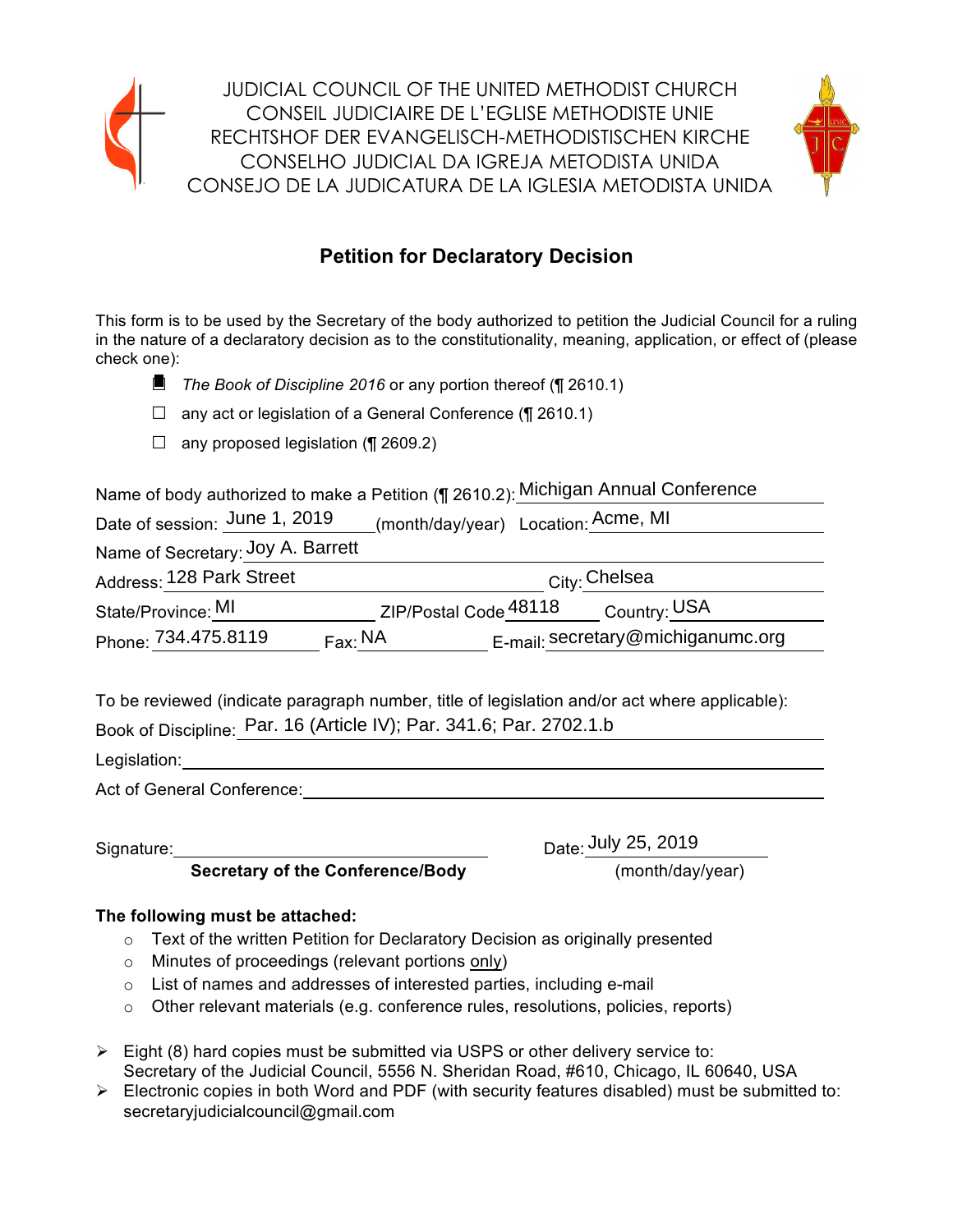#### **Text of the written Petition for Declaratory Decision as originally presented:**

"As Paragraph 16, Article IV of the Constitution states: "General Conferences shall have full legislative power over all matters distinctively connectional" and in utilizing this constitutionally granted authority, prohibits the performance of these ceremonies in paragraph 341.6. In addition, as listed, the performing of these ceremonies is a chargeable offense as found in Paragraph 2702.1.b. Therefore, if the performing of these ceremonies is deemed to not be "distinctively connectional," has the General Conference exceeded its Constitutionally granted power in prohibiting them?"

#### **Minutes of proceedings (relevant portions only)**

#### **THIRD DAY - EVENING SESSION**

### **Saturday, June 1, 2019**

**Motion**: "My name is Ray McGee, Grosse Pointe UMC, clergy. Bishop, I request a Declaratory Decision on whether a ceremony celebrating a homosexual union and/or performing a same sex wedding are "distinctively connectional."

"As paragraph 16, article IV states, "General Conference shall have full legislative power over all matters distinctively connectional" and in utilizing this constitutionally granted authority, prohibits the performance of these ceremonies in paragraph 341.6. In addition, as listed, the performing of these ceremonies is a chargeable offense as found in paragraph 2702.1.b. Therefore, if the performing of these ceremonies is deemed to not be "distinctively connectional", has the General Conference exceeded its constitutionally granted power in prohibiting them?"

The motion received a second; Bishop entertained two speakers on whether the matter was in order, and held a vote on whether to send the Declaratory Decision (request) to the Judicial Council. **Motion adopted.**